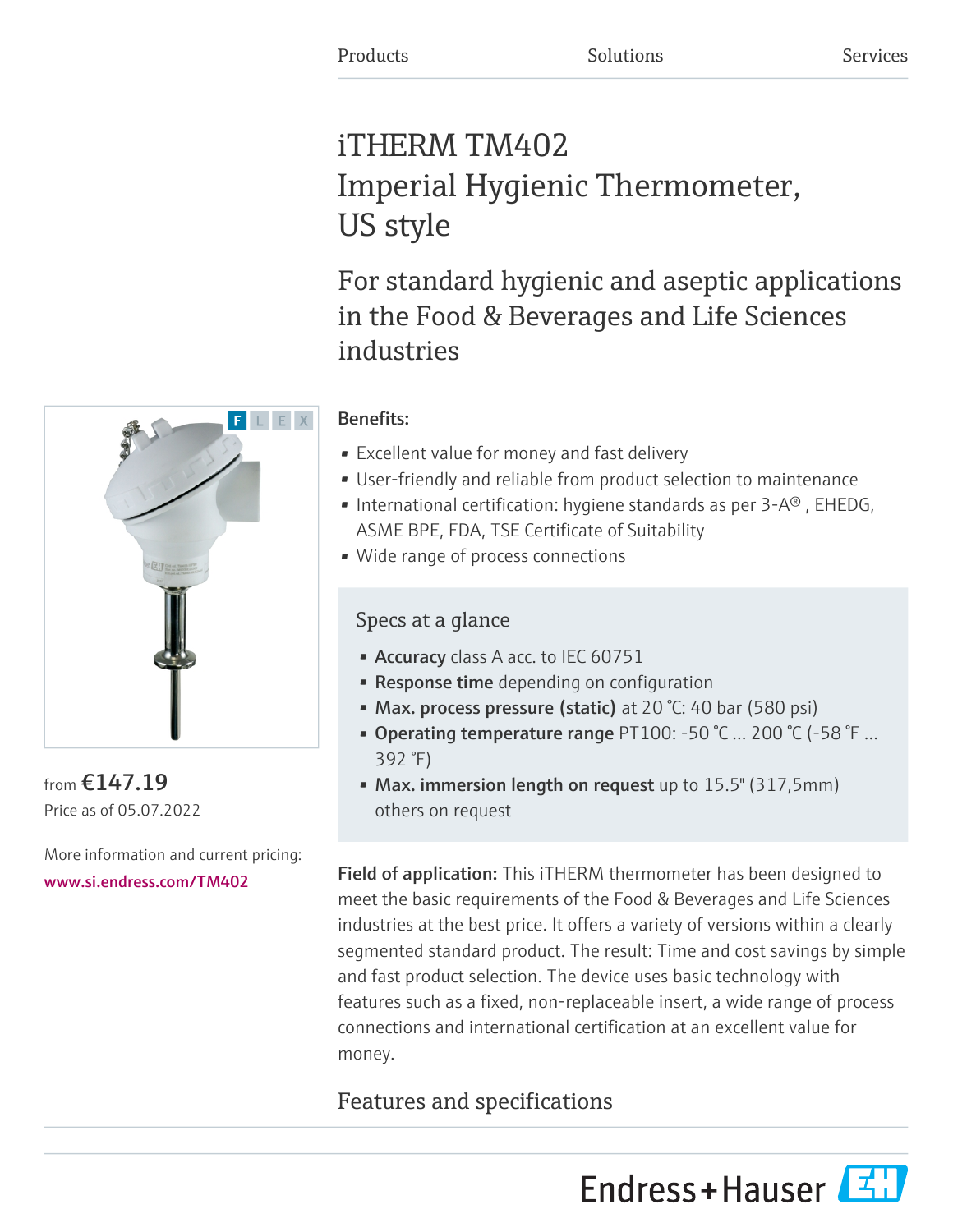# Thermometer Measuring principle

Resistance Temperature Detector

Characteristic / Application

imperial style hygienic applications aseptic applications hygienic process connections with neck

Thermowell / protection tube without (direct immersion)

Insert / probe without exchangeable insert

Outer diameter protection tube / Insert

 $1/4$ " (6,35 mm) 3/8'' (9,53 mm)

Max. immersion length on request up to 15.5" (317,5mm) others on request

#### Material protection tube/ thermowell

316L

#### Process connection

Triclamp Clamp-connections according to ISO2852 G3/4" Liquiphant G1" Liquiphant Varivent

#### Tip shape

straight reduced